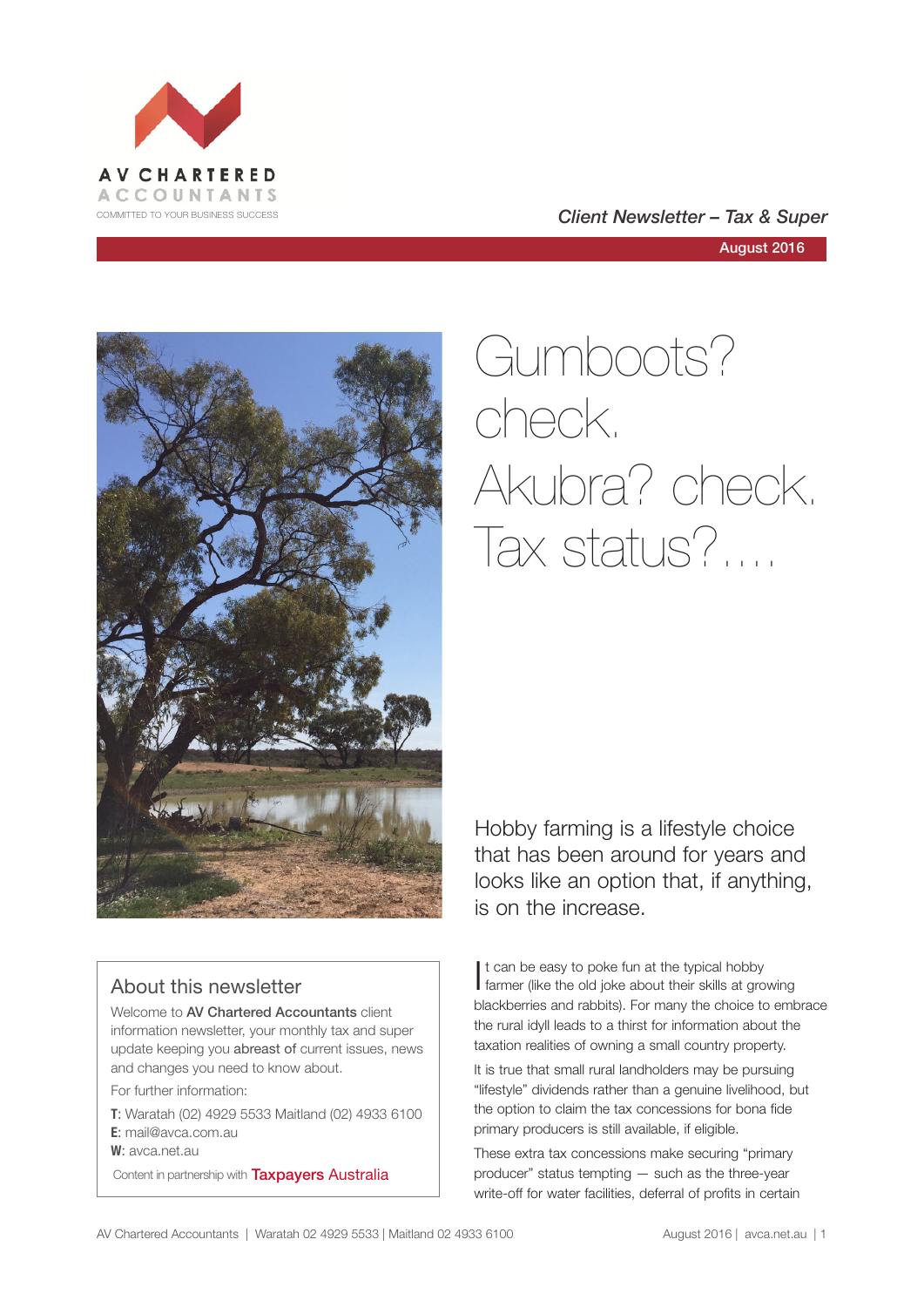# Gumboots? Check. Akubra? Check. Tax status? ... *cont*

Tess<br>
y as<br>
ayer<br>
iving<br>
sive<br>
pme. Agistment is not considered by the ATO to be a business activity as the taxpayer is deriving passive income.

income (ask us for more information).

Gumboots? Check. Akubra? Check. Tax status? ... cont<br>
Agistment is<br>
not considered<br>
by the ATO to<br>
be a business<br>
activity as<br>
a different a mate for more information).<br>
be a business<br>
activity as<br>
a different a kelpie in Hobby farms can range from a modest block with a few cows and chooks to quite substantial small working farms capable of generating income for the erstwhile treechangers. But owners require more than a ute with a kelpie in the back to be able to turn their small farm into a source of tax breaks.

# In business or not?

The vital question to be settled is whether the small farm is indeed a "hobby", and therefore operates with no expectation of making a profit, or if it is run like a business.

If the latter, the land owner will be looking to make money from the farming operations, and needs to show they are carrying on a productive business, with sound business principles and commercial intention.

This is not to say they need to be making a lot of money, but to qualify as a business, certain factors need to be satisfied. There is a substantial body of case law that has considered whether a taxpayer is conducting a farming business, with

some factors established that contribute to forming a conclusion. None of these factors are decisive on their own, and the ATO considers all of them in combination to determine an overall impression of the activity. The indicators the ATO considers relevant are listed in the table below.

# Examining the factors

The "prospect of profit" is something that the ATO considers to be an important indicator when determining the status of whether the activities relate to a hobby farm or a genuine primary producing business.

For example, if it could be shown that a business plan has been drawn up, or that expert advice was sought from relevant authorities or experienced farmers or consultants in an area of primary production, then this may lead to the conclusion that the taxpayer has the intent of conducting a farming business.

Soil and water analysis could be undertaken to determine suitability for a particular agricultural use, which can be viewed as further evidence of commercial intent, as well as investigation of potential markets.

INDICATORS A BUSINESS IS NOT BEING CARRIED ON

# INDICATORS A BUSINESS IS BEING CARRIED ON

| Significant commercial activity                                                                   | Not a significant commercial activity                                               |
|---------------------------------------------------------------------------------------------------|-------------------------------------------------------------------------------------|
| Purpose and intention of the activity                                                             | No purpose or intention                                                             |
| Intention to make a profit                                                                        | No intention to make a profit                                                       |
| The activity is or will be profitable                                                             | The activity is inherently unprofitable                                             |
| Repetition and regularity of activity                                                             | Little repetition or regularity of activity                                         |
| Activity is carried on in a similar<br>manner to ordinary trade                                   | Activity carried on in an ad-hoc manner                                             |
| Activity organised and carried on in<br>a business-like manner and records<br>kept systematically | Activity not organised or carried on in a<br>business-like manner - no records kept |
| Size and scale of the activity                                                                    | Small size and scale                                                                |
| Not a hobby, recreation or sport                                                                  | A hobby, recreation or sporting activity                                            |
| A business plan exists                                                                            | No business plan                                                                    |
| Commercial sales of product                                                                       | Sale of products to relatives and friends                                           |
| Tax knowledge or skill                                                                            | Lack of such knowledge                                                              |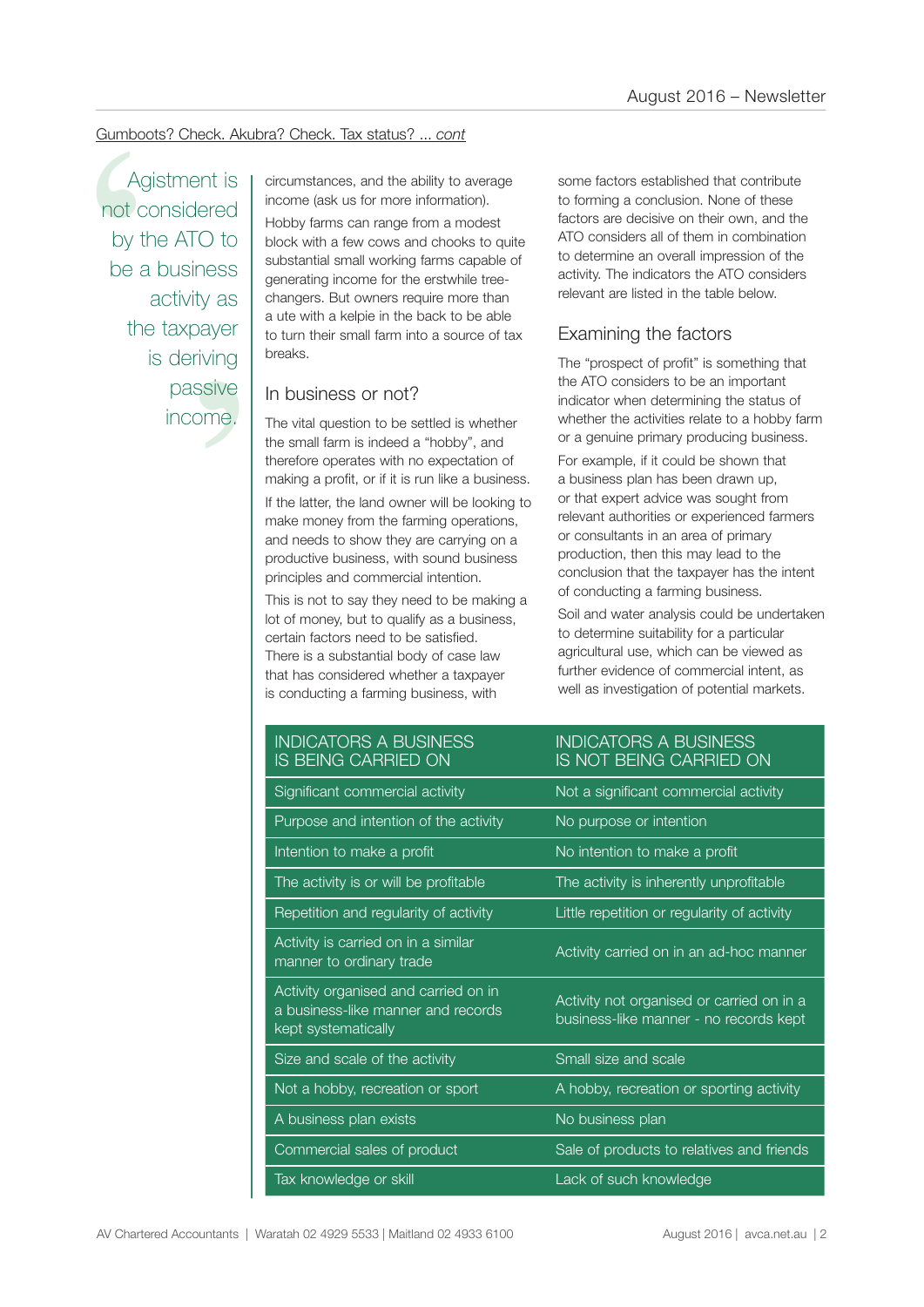# Gumboots? Check. Akubra? Check. Tax status? ... *cont*

Note however that agistment is not considered by the ATO to be a business activity as the taxpayer, in such cases, is deriving passive income from such activities. Contact this office if you need help with establishing whether your activities constitute a business.

# Non-commercial losses

Typically these farming activities give rise to losses in the early stages before the business turns over a profit.

However under the tax law, losses from non-commercial business activities conducted by an individual can only be deductible against other income (such as salary and wages) in the same income year if the activity meets certain criteria, and the taxpayer has an "adjusted taxable income" of less than \$250,000.

The activity must meet at least one of four criteria:

- 1. produce assessable income of at least \$20,000 during the year
- 2. make a profit in three of the past five years (including the current year)
- 3. use land and buildings ("real" property) valued at \$500,000 or more, or
- 4. use other assets (tractor, machinery, but not cars) valued at \$100,000 or more.

Losses can be quarantined where none of the above criteria are met and used in a later year, with no time limit. Note however that the non-commercial loss rules do not extend to companies or trusts.

It's worth noting that primary production businesses, even if they don't meet the above criteria, can still offset losses if other taxable income is less than \$40,000.

The ATO however maintains discretionary powers over these tax laws, so a small rural landholder can always apply for discretion if circumstances beyond their control unduly influence the financial outcomes in any income year. Contact our office if you believe you have a case.  $\blacksquare$ 

# ATO'S KEY RESULTS IN 2014-15 **G**

- 17.7 million income tax returns lodged
- 89.2% of tax liabilities were paid on time
- 1,400 taxpayers (individuals and companies) were prosecuted for income tax matters
- 96 million transactions were available for pre-filling
- More than 650 million transactions were reported by third parties for data matching purposes
- 450,000 reviews and audits resulted in over \$1.1 billion additional income tax
- More than 26,000 small businesses were reviewed, raising \$910 million
- More than 9,400 compliance activities on privately owned and wealthy groups, raising over \$2.1 billion in tax liabilities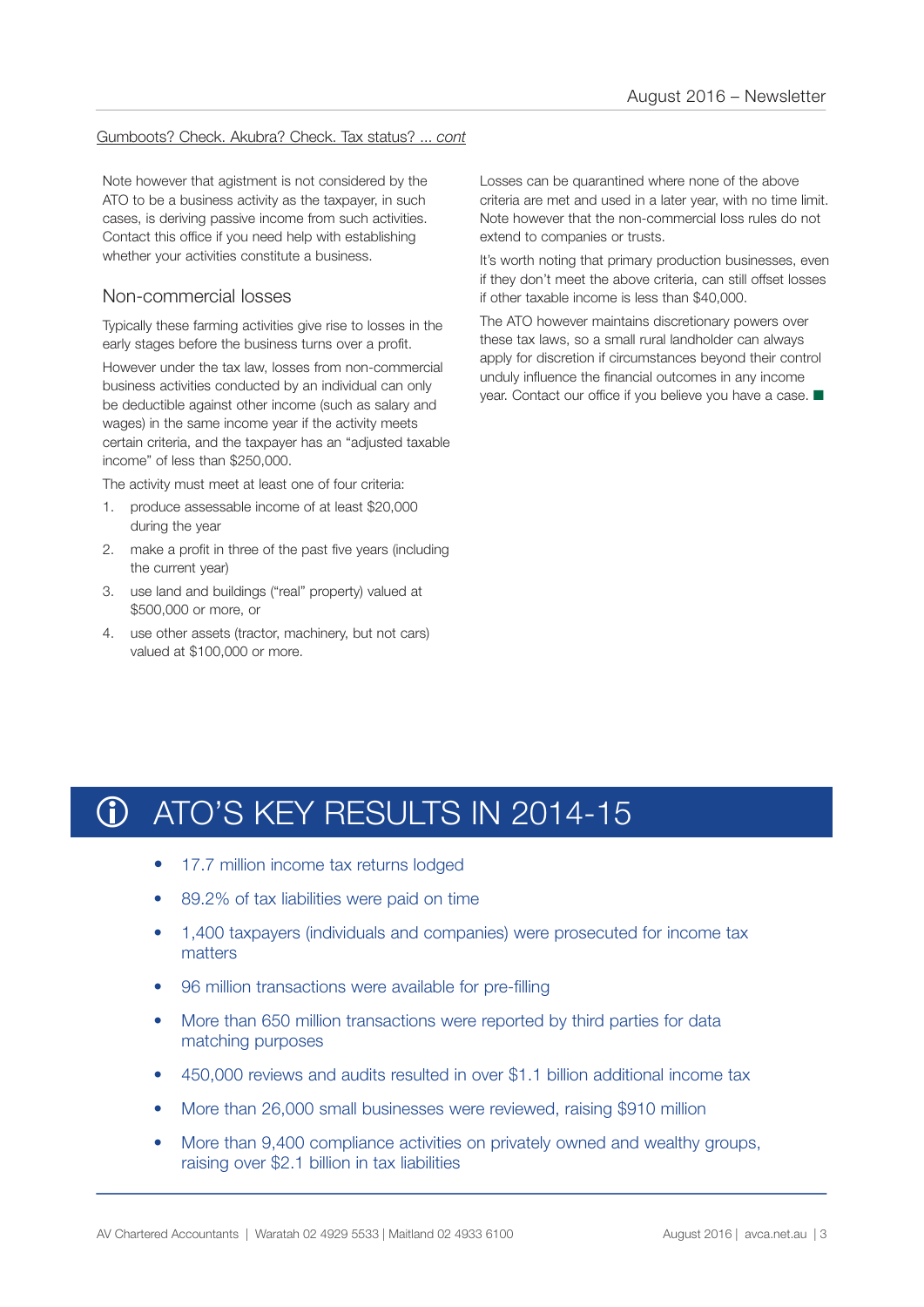

Generally, if you rent out part or all of your home, the Trent money you receive is assessable. This means that you must declare your rental income in your income tax return, but you can also claim deductions for any associated expenses.

However, be warned. If you rent out part of your home, such as one room, you also may not be entitled to the full main residence exemption from capital gains tax (CGT). This means you will be required to pay CGT on part of any capital gain made when you sell your house.

Goods and services tax (GST) typically doesn't apply to residential rents, so you're not liable for GST on the rent you charge. However, you also can't claim GST credits for associated costs.

# Income and expenses

If you rent out your home at normal commercial rates you will generally be able to claim tax deductions for associated expenses, such as the interest on your home loan. But if only part of your home is used to earn rent, the ATO generally only allows deductions for the part of your expenses that relate to the rental income. As a general guide, you should apportion expenses on a floorarea basis – that is, based on the area solely occupied by the tenant, together with a reasonable figure for their access to the other general living areas.

If you rent out part or all of your home at less than normal commercial rates – for example, to a relative – this may limit the deductions that will be allowed by the ATO. In fact, the deductions are capped at the amount of rental income returned.

# Renting out part or all of your home

Note that payments from a family member for board or lodging are considered to be domestic arrangements and are not considered to be rental income. In these situations, you also can't claim income tax deductions.

For situations involving non-commercial rental and renting to related parties, ask us for more information.

## Capital gains and the main residence exemption

Generally, you don't pay CGT if you sell the home you live in (under the main residence exemption). However, if you have used any part of your home to produce income  $-$  for example, by renting out part or all of it  $-$  you are generally not entitled to the full CGT exemption.

To work out the capital gain that is not exempt, you need to take into account a number of factors, including:

- proportion of the floor area that is set aside to produce income
- period you use it for this purpose
- whether you're eligible for the "absence rule" where you treat a dwelling as your main residence after you move out (ask us for more information if this is the case), and
- whether it was first used to produce income after 20 August 1996 – there is a special market value rule which could impact on the cost of the dwelling for CGT purposes.

Ask us if you need assistance to work out the proportion of your capital gain that is exempt from CGT.  $\blacksquare$ 

Information provided is of a general nature only, is not personal financial or investment advice, and we accept no responsibility for persons acting on information contained herein. Clients should not act solely on the basis of material contained in this document. We recommend that our formal advice be obtained before acting on the basis of the topics presented here. Liability limited by a scheme approved under professional standards legislation.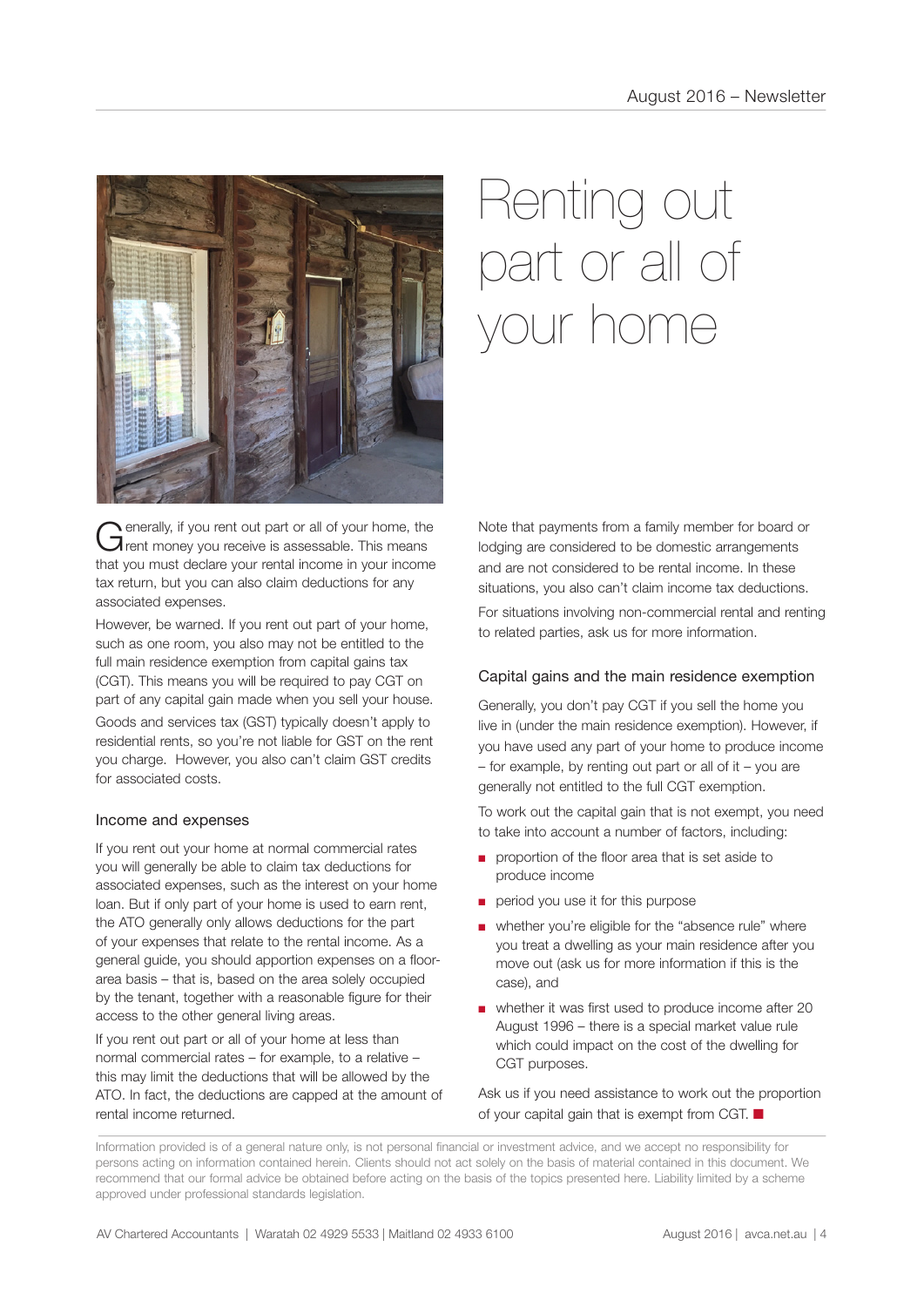

# SMSF trustee with the travel bug? How to keep your fund compliant

 $A$  re you the trustee of an SMSF but also a travel<br>a aficionado? Nothing wrong with that; however trustees need to be aware that there can be negative consequences if you are out of the country for too long. If a trustee relocates overseas for an extended period, the residency status of the SMSF, its compliance status and its ability to receive tax concessions may be affected. Trustees will need to put strategies in place to avoid their SMSF becoming non-compliant and losing their concessional tax rates (non-compliant funds are taxed at the highest marginal rate).

There are three practical considerations to take care of to retain compliance with regard to these circumstances, however the first of these is relatively easy to satisfy. The fund must be deemed to be an "Australian" fund, which for most (if not every) SMSF will be satisfied as the initial contributions are likely to have been made and accepted by the trustee/s in Australia.

The other two main issues that often arise when a trustee of an SMSF relocates overseas for an extended period of time are as follows.

# CENTRAL MANAGEMENT AND CONTROL OF AN SMSF IS REQUIRED TO BE IN AUSTRALIA

If high-level decisions – such as the formulation of an investment strategy or how assets are used to fund member benefits – are made outside of Australia, trustees need to show that "central management and control" of their SMSF is "ordinarily" in Australia and only temporarily conducted from overseas.

In general, an SMSF will still meet the "ordinarily" definition if its central management and control is temporarily done from offshore for up to two years.

A point to note however is that if the absence is not of

a temporary nature, it may be concluded that the fund's central management and control is not "ordinarily in Australia" prior to the elapse of the two year period. In the event that the "ordinarily" requirement cannot be satisfied, consider the following options:

- appoint a legal personal representative with an enduring power of attorney (your adult child for instance) to be trustee in place of you. They will have the same power as a trustee, make key decisions and take responsibility as you cannot be seen to be making high-level decisions. If you are involved in high-level decision-making from overseas, central management and control has remained with you and will constitute a breach of the rules. (Be aware that the ATO can monitor emails to ascertain if this has happened.)
- wind up the fund and roll benefits over into a retail/ industry fund, or
- convert the SMSF into a small APRA fund.

Administrative duties imposed on trustees may mean you find yourself needing to sign financial statements while overseas. An SMSF with up to two members must get all trustees to sign documents, and one with more than two members must have at least two signatures.

Problems emerge if you are overseas and unreachable, as documents may need to be signed by you. A possible solution to this is to receive all communications through email but be sure to check that digital signatures can legitimately be used. Or perhaps use an administrator for the fund as they can be responsible for receiving and processing all your paperwork.

If the central management and control of an SMSF is permanently outside Australia, you will not meet the "ordinarily" requirement and your fund may be deemed non-compliant with significant tax consequences.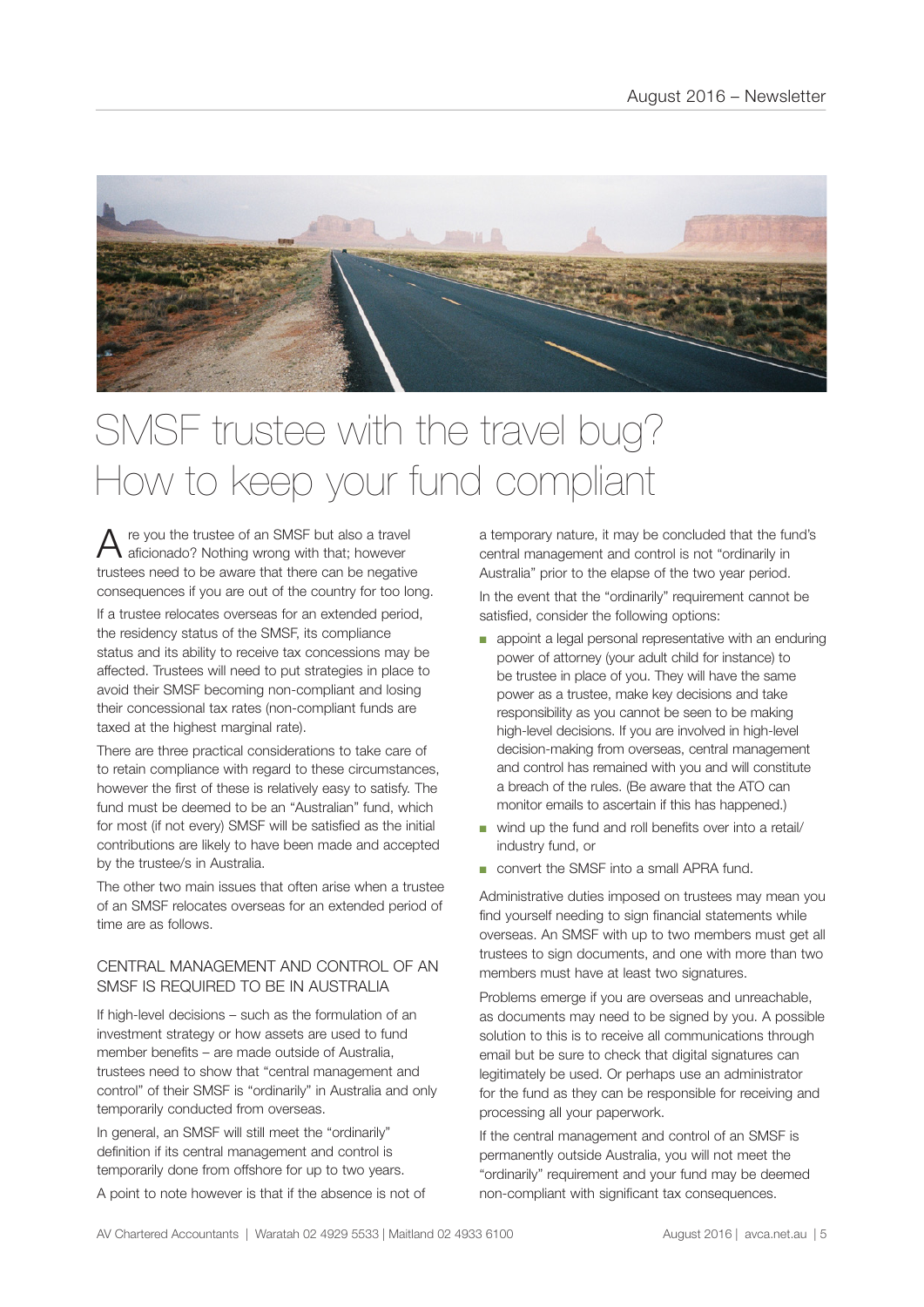# SMSF trustee with the travel bug? How to keep your fund compliant ... *cont*

# ACTIVE MEMBER TEST MUST BE FULFILLED

A member is classified as active if they are a financial contributor to the fund or if financial contributions to the fund have been made on their behalf. One way to satisfy the "active member test" is to ensure that no contributions are made to the SMSF by a non-resident member.

Alternatively, the "active member test" requires that at least 50% of all the fund's assets (either based on market value or the value payable to the fund's members) are attributable to active members who are Australian residents. It would be pointless to appoint a legal representative to stand in your place if you breach the active member test.

All in all, the two issues above must be addressed if you are planning to relocate overseas. Be sure to seek professional advice to maintain the residency status of your SMSF.  $\blacksquare$ 

# *smart things to do with your tax refund*

For many people, their tax refund is treated like a mini lottery win. This tax time, consider putting your "gift" from the ATO to good use and silencing the part of you that wants to fritter it away on things that expire.

# **5** *1. Put it into your super*

Remember the 70-year-old you gets better tax treatment. Unless you're already contributing the maximum to your super through a salary sacrifice arrangement, there won't be many other opportunities for tomorrow-proofing.

# *2. Reduce or pay off HELP debt*

The ATO keeps track of your HELP debt balance and allows you to pay it off as you go. If your salary is over the HELP repayment threshold (currently \$54,868) repayments are levied from your before-tax income automatically, starting at 4% and rising as your pay increases. For now, if you pay your HELP debt upfront, the government reduces your debt by a further 10%, with a 5% reduction on offer for repayment contributions that are extra to the compulsory amounts. But this generosity runs out on January 1,  $2017 -$  so this is the last tax refund that you can use to get this "free money".

# *3. Pre-pay recurring obligations*

It's a rare luxury to be able to pay any insurances, registrations and re-payment obligations before they roll around. Car registration payments commonly catch people off-guard, and paying extra off your mortgage will save interest on daily compounding rates. The other big

one could be your credit card bill, which can have high interest rates. These don't have to be left until last. Bite the bullet – defer those Manolos for now and buy them next quarter when your bills are fully taken care of.

# *4. Put it in a term deposit*

This could be your chance to put money away in a "justin-case" account. Most Australian banks offer higherinterest savings accounts for term deposits, with some requiring minimum monthly deposits. While interest rates are not great at the moment, you can't go wrong letting your tax refund earn extra returns for a short stretch.

# *5. If you've got a small business or side venture, invest in it*

Business tools and resources inevitably age. Why not use your tax refund to update old equipment or replace not-so-good assets with good ones? If you're a small business, anything you buy for business use will likely be able to be written off, so you've got an extra incentive to use your tax refund this way.

Having a better financial destiny is an age-old fight with discipline, but a tax refund is a chance to take some steps in the right direction.  $\blacksquare$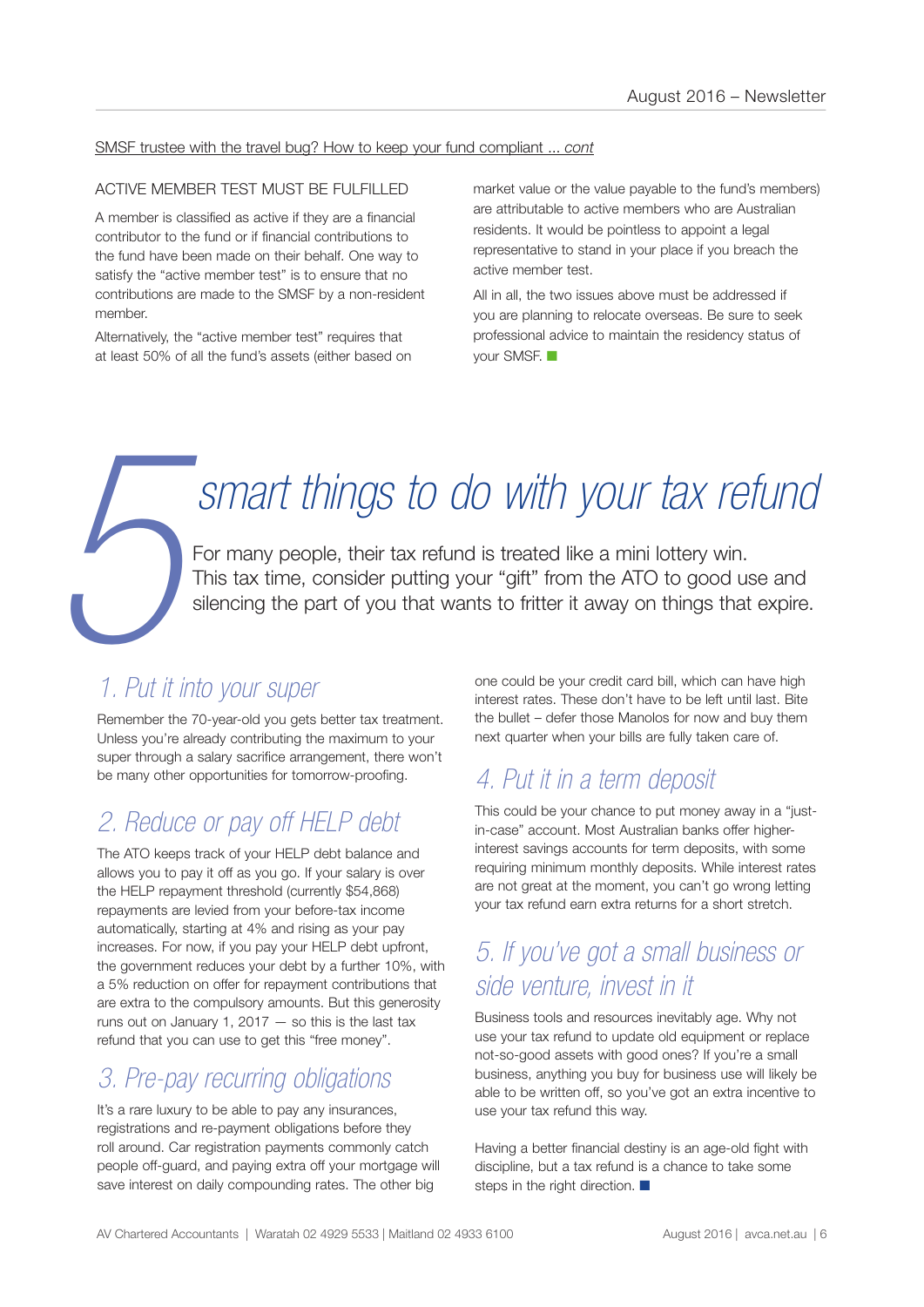

Given that there are many hundreds of volunteers<br>Gipropping up all sorts of good works throughout the nation, and in the spirit of thorough tax planning, an important practical consideration for many may be if payments to volunteers constitute assessable income and are their expenses tax deductible?

# WHAT'S A VOLUNTEER?

There is no common law definition of "volunteer" for tax purposes, although it typically means someone who enters into any service of their own free will, or who offers to perform a service or undertaking. A genuine volunteer does not work under a contractual obligation for remuneration, and would not be an employee or an independent contractor.

Volunteers can be paid in cash, given non-cash benefits or a combination of both – payments include honorariums, reimbursements and allowances. Generally, receipts which are earned, expected, relied upon and have an element of periodicity, recurrence or regularity are treated as assessable income.

Conversely, where a person's activities are a pastime or hobby (rather than income producing) money and other benefits received from those activities are not assessable income.

The examples below shed light on whether typical payments such as honorariums, reimbursements and allowances constitute assessable income.

# I'm a volunteer. Any **taxing issues?**

From sporting clubs or environmental groups to many charity associations, volunteers are an indispensible workforce and support network for many organisations. For most, if not all, having volunteers ready to lend a hand is pivotal in them being able to function or survive.

# IS AN HONORARIUM ASSESSARI F INCOME?

An honorarium is an honorary reward for voluntary services, or a fee for professional services voluntarily rendered, and can be paid in money or property.

# **Example 1**

*Q. Alex works as a computer programmer at the local city council and volunteers as a referee for the local rugby union. This year he organised an accreditation course for new referees. He applied for a grant, arranged advertising, assembled course materials, and booked venues. Michael is awarded an honorarium of \$100 for his efforts.* 

*A. No, honorary rewards for voluntary services are not assessable as income and related expenses are not deductible.* 

# **Example 2**

*Q. Mindy has a graphic design business and volunteers at the local art gallery. Mindy prepares the gallery's annual report using her business's software and equipment. At the gallery's annual general meeting, Mindy is awarded an honorarium of \$800 in appreciation of her services.*

*A. Yes, this honorarium constitutes assessable income because it is a reward for services connected to her income-producing activities.*